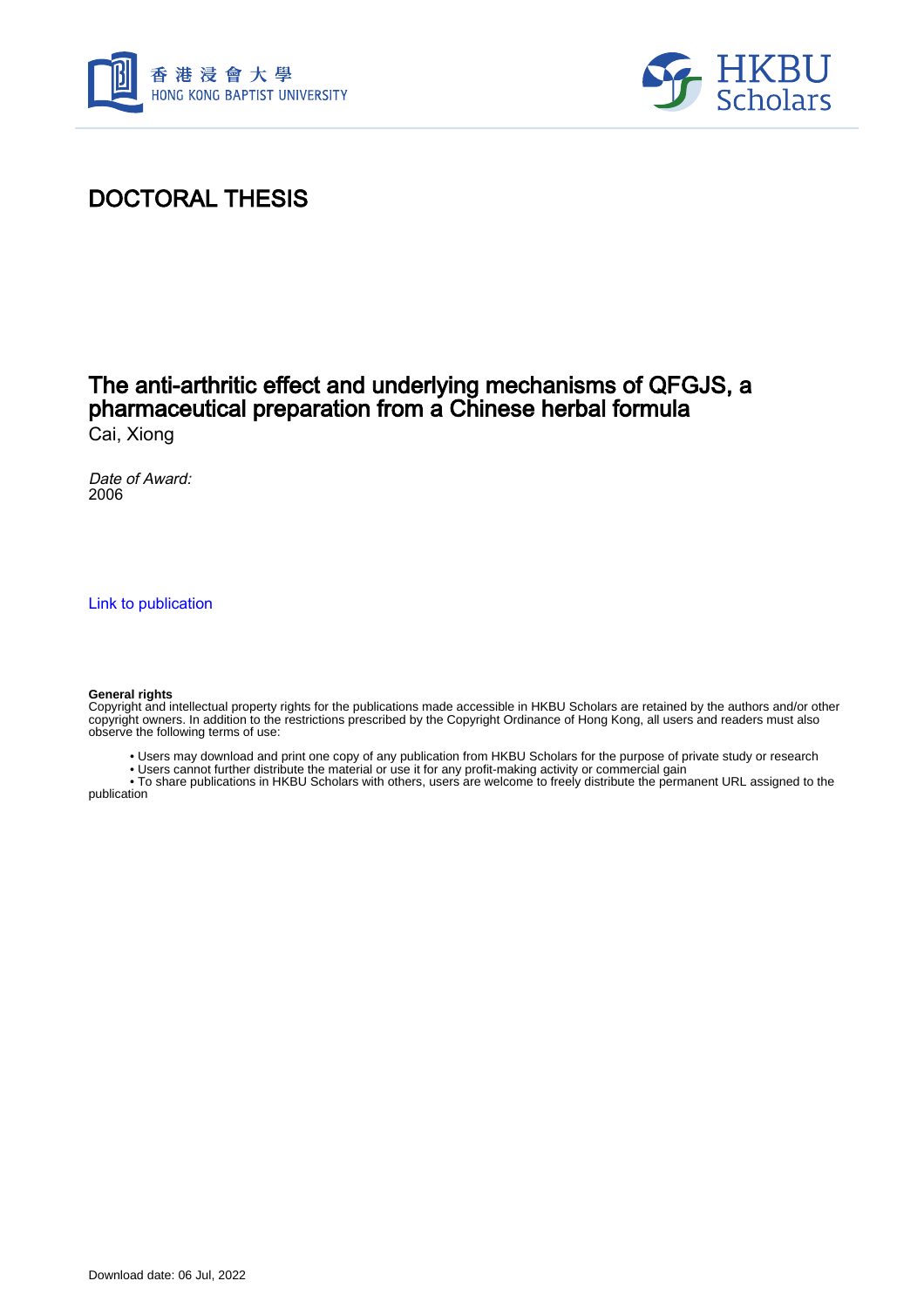# **The Anti-arthritic Effect and Underlying Mechanisms of QFGJS, a Pharmaceutical Preparation from a Chinese Herbal Formula**

**CAI Xiong** 

**A thesis submitted in partial fulfillment of the requirements** 

**for the degree of** 

**Doctor of Philosophy** 

**Principal Supervisor: Prof. LIU Liang** 

**Hong Kong Baptist University** 

**June 2006**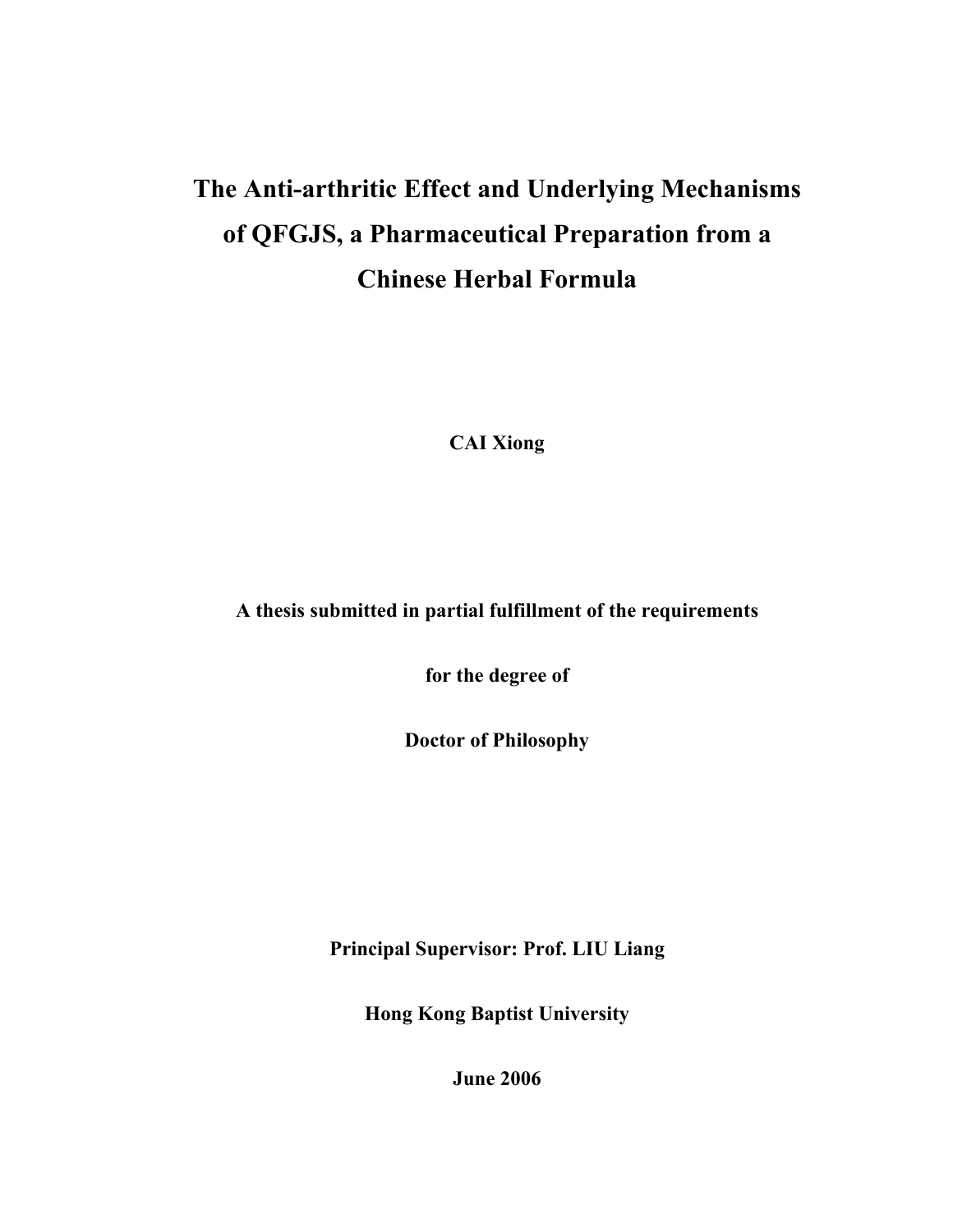#### **ABSTRACT**

QFGJS is a pharmaceutical preparation from an anti-arthritic Chinese herbal formula composed of five well-documented herbs, and intended to be approved by the State Food and Drug Administration (SFDA) of China as a novel botanical drug for the treatment of rheumatoid arthritis (RA). The objective of this research is to comprehensively and intensively investigate the anti-arthritic effect and underlying mechanisms of QFGJS on experimental models of arthritis in rats including adjuvantinduced arthritis (AIA) and collagen-induced arthritis (CIA).

Through combination of chemical, pharmacodynamic, and toxicological studies, the optimized and standardized pharmaceutical procedures and manufacturing processes for the pilot production of QFGJS were established. Quality analysis of the pilot product of QFGJS by high-performance liquid chromatography (HLPC) demonstrated that the chromatographic fingerprint profiles of three batches of QFGJS were almost identical and the contents of four characteristic and bioactive markers were relatively consistent. General toxicological studies showed a favorable safety profile of QFGJS. The maximum tolerated single dose of QFGJS was determined in both sexes of rats to be 33.63 g/kg body weight which is equivalent to 346 times of clinical dose. In the chronic oral toxicity study, significant loss of body weight of animals treated with doses of 3.89, 6.80, and 9.72  $g/kg$  body weight (equivalent to 40, 70 and 100-fold clinical doses, respectively) was observed after 6 weeks of daily administration of QFGJS. However, the results of laboratory investigation showed that QFGJS caused no changes in all hematological parameters and blood biochemical parameters of rats. No mortality or specific toxic responses were observed in animals after 3 months of repeated dosing with QFGJS.

To establish a well-developed and well-characterized AIA model in the outbred Sprague-Dawley (SD) rats for the evaluation of anti-arthritic effect of QFGJS, the roles of different preparative techniques, inoculation routes and doses of *Mycobacterium tuberculosis* (MT) suspension as well as the sex preference in the induction of AIA in SD rats were comparatively studied using various examinations. The results demonstrated that the particle size and dose of MT in the suspension played a dominant role in the induction and severity of AIA. The same incidence and no significantly different severity of AIA were observed in the rats inoculated either intradermally or subcutaneously. Male rats manifested markedly more severe arthritic signs than female rats. After subcutaneous inoculation with the ground MT suspension containing 500 µg MT, male SD rats developed pronounced arthritis with 100% incidence and low variable clinical signs. Even only 62.5 µg MT was used for inoculation, AIA was efficiently induced in male rats, which showed up-regulated expression of interleukin (IL)-1β, IL-6, and tumor necrosis factor (TNF)-α. Moreover, we compared AIA in SD and Lewis rats in terms of clinical, histological, radiological, and immunoinflammatory features. The results showed that, following inoculation with the ground MT suspension, both strains of rats experienced closely similar disease progression, with 100% incidence, similar severity and low variability in clinical arthritic signs. The development of arthritis was accompanied by significantly higher erythrocyte sedimentation rate (ESR) and C-reactive protein (CRP) levels than in control rats. Radiographic examination of the hind paws showed that both SD and Lewis AIA rats manifested conspicuous soft tissue swelling, bone matrix resorption, periosteal new bone formation, and bone erosion, while histopathological analysis of the synovial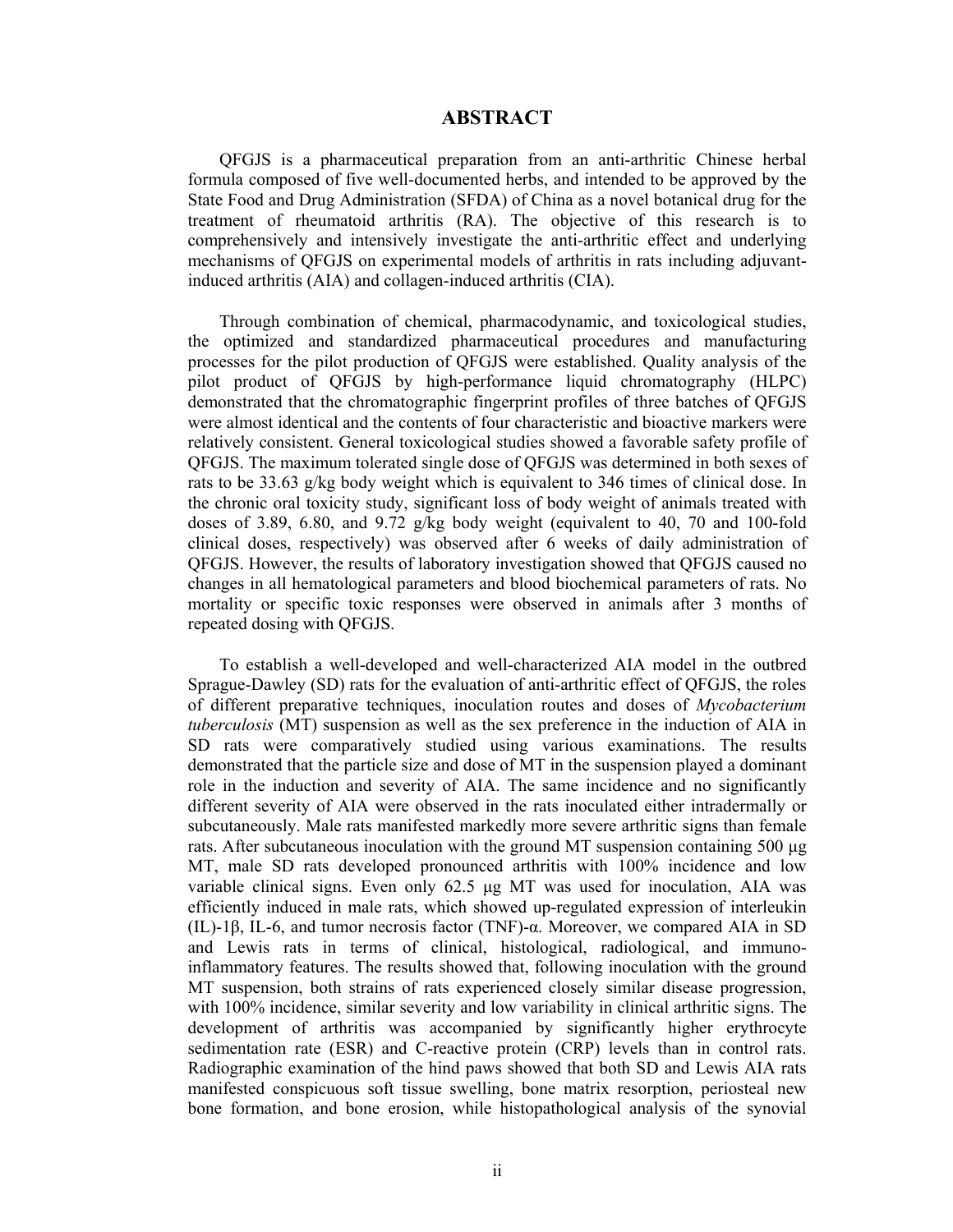joints revealed marked cellular infiltration, angiogenesis, synovial hyperplasia, pannus formation, narrowing of joint space, and focal erosions of cartilage and bone. Moreover, in relation to disease progression, serum TNF-α, IL-1β, and IL-6 levels were markedly overproduced in both SD and Lewis AIA versus control rats, and SD and Lewis AIA rats exhibited divergent profiles for the expression of TNF-α and IL-1β. Taken together, these results demonstrated that the SD rat AIA model shares several arthritic features with the comparable model in Lewis rats. Hence, given the more favorable characteristics of SD rats as compared with Lewis rats, i.e., lower cost, wider availability, and heterogenic background, this SD rat AIA model is much more cost effective and advantageous for studying the pathophysiology of arthritis in humans as well as for screening novel anti-arthritic agents. This is also one of the findings and contributions to the academic community in the current research.

To analyze the anti-arthritic effect of QFGJS on RA, the well-established AIA model in SD rats and CIA model in Wistar rats were used in the current study. Two treatment protocols, i.e., oral administration with different doses of QFGJS (0.97, 1.94, and 3.89 g/kg body weight), or indomethacin at the dose of 1 mg/kg body weight, or vehicle beginning on the day of the induction of arthritis (the prophylactic treatment protocol) or on the day after the onset of arthritis (the therapeutic treatment protocol), were initiated and continued until day 30 of the experiments. The results showed that prophylactic treatment with QFGJS significantly suppressed the onset of arthritis, while therapeutic treatment with QFGJS markedly reduced arthritic score, paw swelling, and ESR levels even in the established arthritis. Radiological and histopathological examinations showed markedly decreased tissue and bone destruction of arthritic joints in the QFGJS-treated rats. The current study demonstrates that oral treatment with QFGJS can effectively block the disease progression of arthritis, showing suppression of joint inflammation and of the radiological and histopathological progression of joint damage.

The possible molecular mechanisms underlying the anti-arthritic effect of QFGJS in which pro-inflammatory cytokines TNF-α, IL-1β, and IL-6 are predominantly involved were further investigated. Our results showed that the inflammatory process in the arthritic rats led to substantial increases in systemic levels of TNF-α, IL-1β, and IL-6; while QFGJS decreased overexpressed TNF-α, IL-1β, and IL-6 levels in blood serum in a dose-dependent manner. Therefore, the anti-arthritic effect of QFGJS on both polyarticular inflammation and joint damage may basically correlate with its action of suppressing the abundant production of TNF-α, IL-1β, and IL-6 in blood serum.

Overall, QFGJS has been demonstrated to not only direct towards the control of pain and the inflammation associated with joint synovitis, but also prevent the structural damage of arthritic joints caused by tissue and bone breakdown. QFGJS is an example of combination therapy of Chinese medicinal herbs, which, increasingly, is being found to be the best approach to complex refractory and degenerative diseases. The results obtained in our studies provide substantial and well-documented evidence of the quality, safety, and effectiveness of QFGJS as an anti-arthritic agent. Hence, QFGJS is a strong candidate for development into an effective botanical drug for the treatment of RA.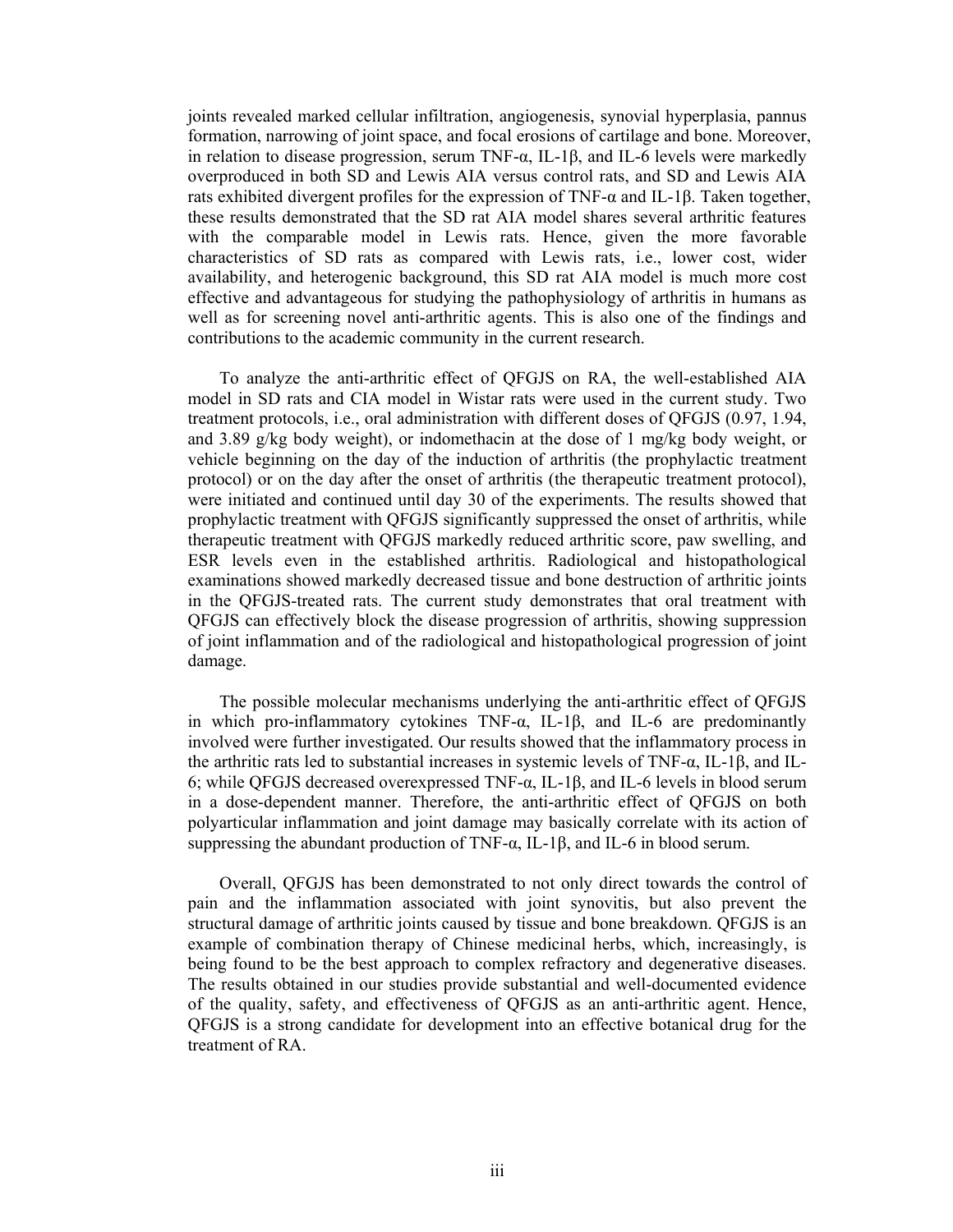|  | <b>TABLE OF CONTENTS</b> |
|--|--------------------------|
|--|--------------------------|

| 1.3 Therapeutic Intervention of Rheumatoid Arthritis with Chinese Medicine8    |
|--------------------------------------------------------------------------------|
| 1.4 QFGJS and Its Potential as a Novel Anti-arthritic Botanical Drug Product10 |
|                                                                                |
|                                                                                |
|                                                                                |
|                                                                                |
|                                                                                |
|                                                                                |
|                                                                                |
|                                                                                |
|                                                                                |
|                                                                                |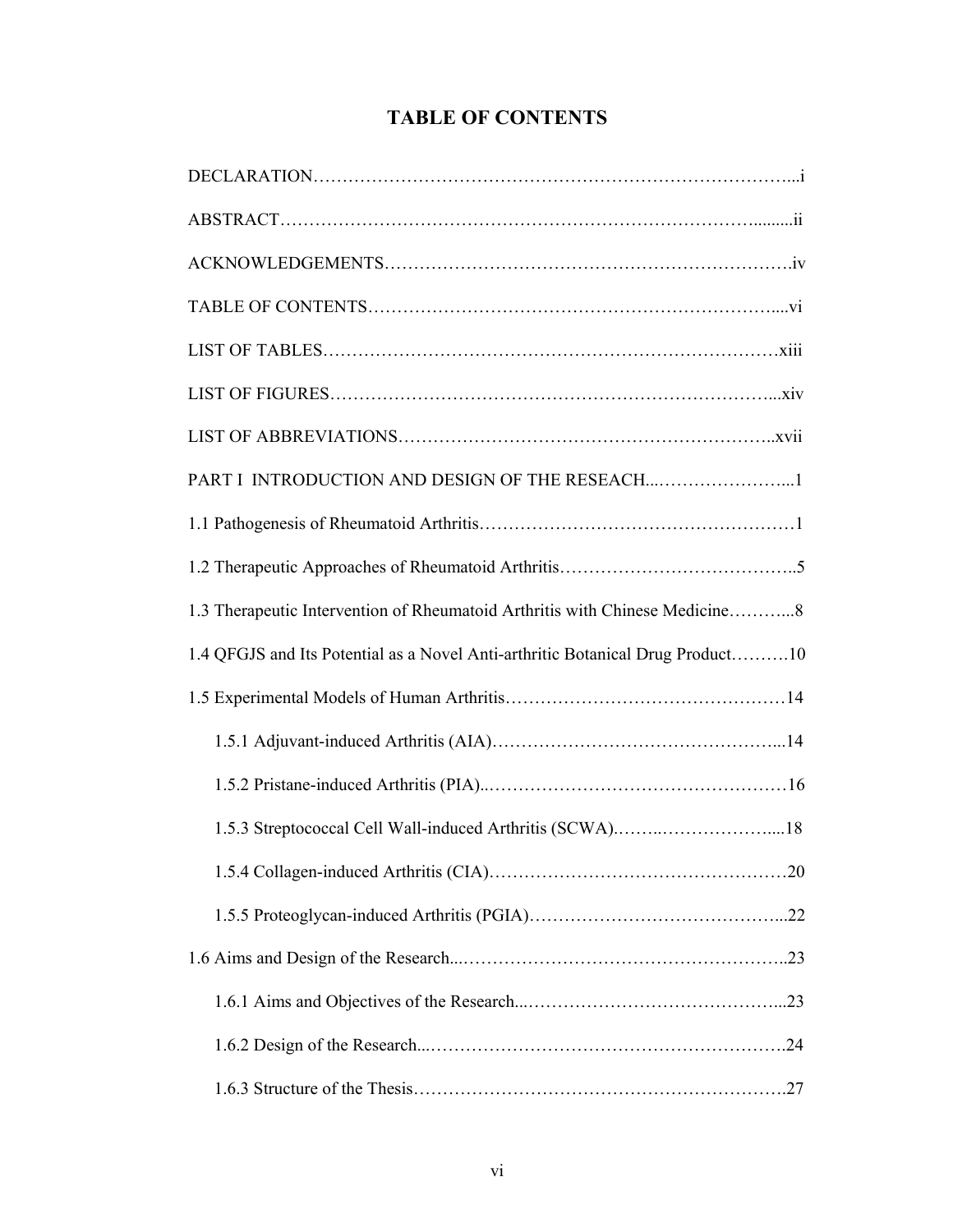| PART II SCREENING FOR THE OPTIMAL PHARMACEUTICAL PROCESS OF<br>OFGJS PRODUCTION AND QUALITY AND SAFETY ASSESSMENT |
|-------------------------------------------------------------------------------------------------------------------|
|                                                                                                                   |
|                                                                                                                   |
|                                                                                                                   |
|                                                                                                                   |
| 2.2 Preparation of Different Pharmaceutical Extracts of the QFGJS Formula31                                       |
|                                                                                                                   |
|                                                                                                                   |
| 2.5 Determination of Representative Bioactive Chemicals in Different Extracts                                     |
|                                                                                                                   |
| 2.6 Quality Assessment of the Pilot Product of QFGJS by HPLC Fingerprinting35                                     |
|                                                                                                                   |
| 2.8 Anti-inflammatory Test of Different Extracts of the QFGJS Formula36                                           |
| 2.9 Antinociceptive Tests of Different Extracts of the QFGJS Formula37                                            |
| 2.10 Acute Toxicity Test of Different Extracts of the QFGJS Formula 38                                            |
| 2.11 General Toxicity Study of the Pilot Product of QFGJS 38                                                      |
|                                                                                                                   |
|                                                                                                                   |
| 3.1 Quantitative Determination of Representative Bioactive Chemicals in                                           |
|                                                                                                                   |
| 3.2 Anti-inflammatory Effect of Different Extracts of the QFGJS Formula40                                         |
| 3.3 Antinociceptive Effect of Different Extracts of the QFGJS Formula41                                           |
| 3.4 Acute Toxicity of Different Extracts of the QFGJS Formula43                                                   |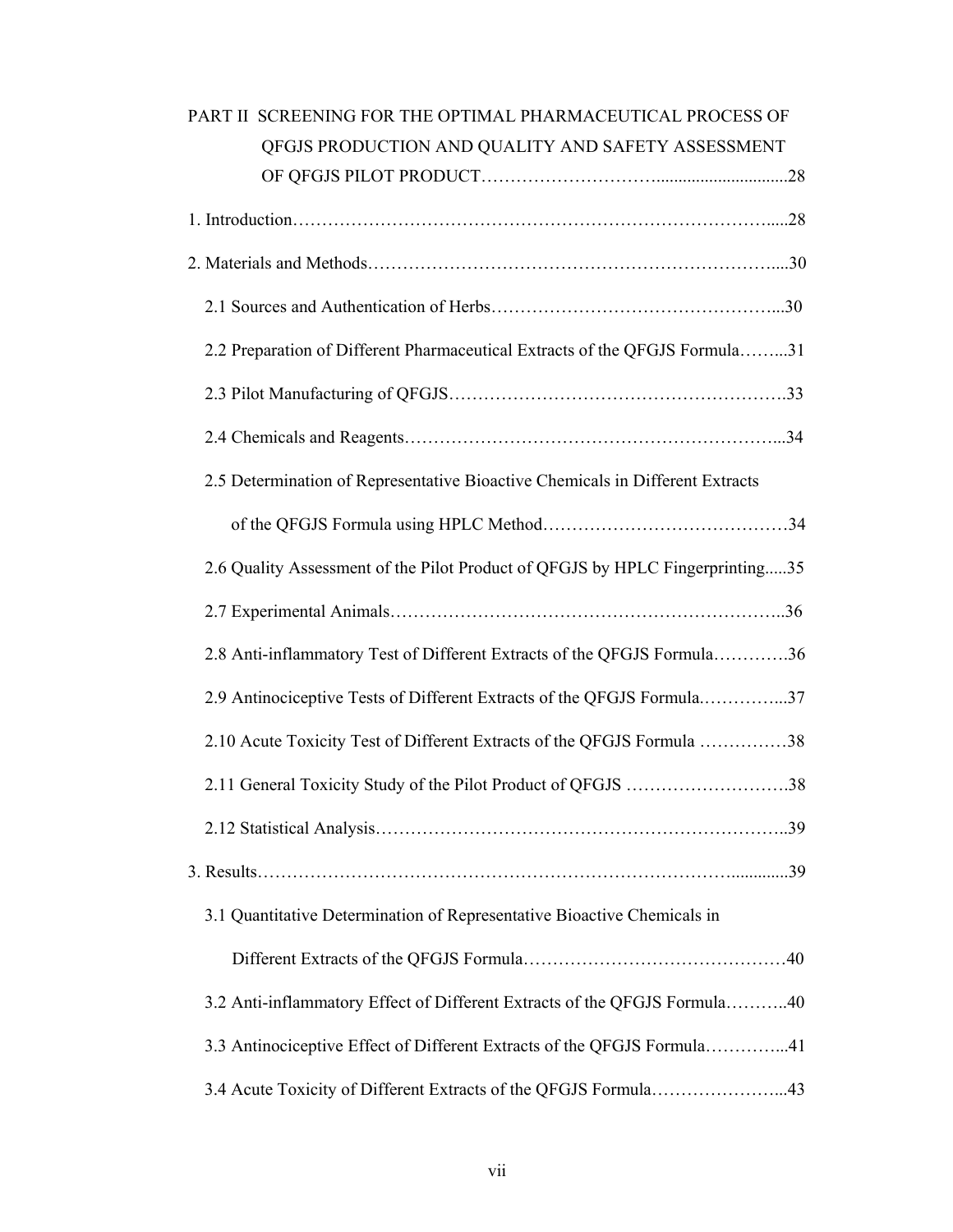| 3.5 Characteristics of the HPLC Fingerprints of the Pilot Product of QFGJS44    |  |
|---------------------------------------------------------------------------------|--|
|                                                                                 |  |
|                                                                                 |  |
| PART III DEVELOPMENT AND CHARACTERIZATION OF ADJUVANT-                          |  |
| Chapter 1 Manipulation of the Induction of Adjuvant Arthritis in Sprague-Dawley |  |
|                                                                                 |  |
|                                                                                 |  |
|                                                                                 |  |
|                                                                                 |  |
|                                                                                 |  |
| 1.2.4 Haematological Examination and Measurement of Serum Cytokines             |  |
|                                                                                 |  |
|                                                                                 |  |
|                                                                                 |  |
|                                                                                 |  |
| 1.3.2 Difference in Arthritogenic Ability of the Commercial CFA and Ground      |  |
| 1.3.3 Difference in Severity of AIA Induced by Different Inoculation Routes63   |  |
|                                                                                 |  |
| 1.3.5 Influence of the Doses of MT in the Suspension on Incidence and Severity  |  |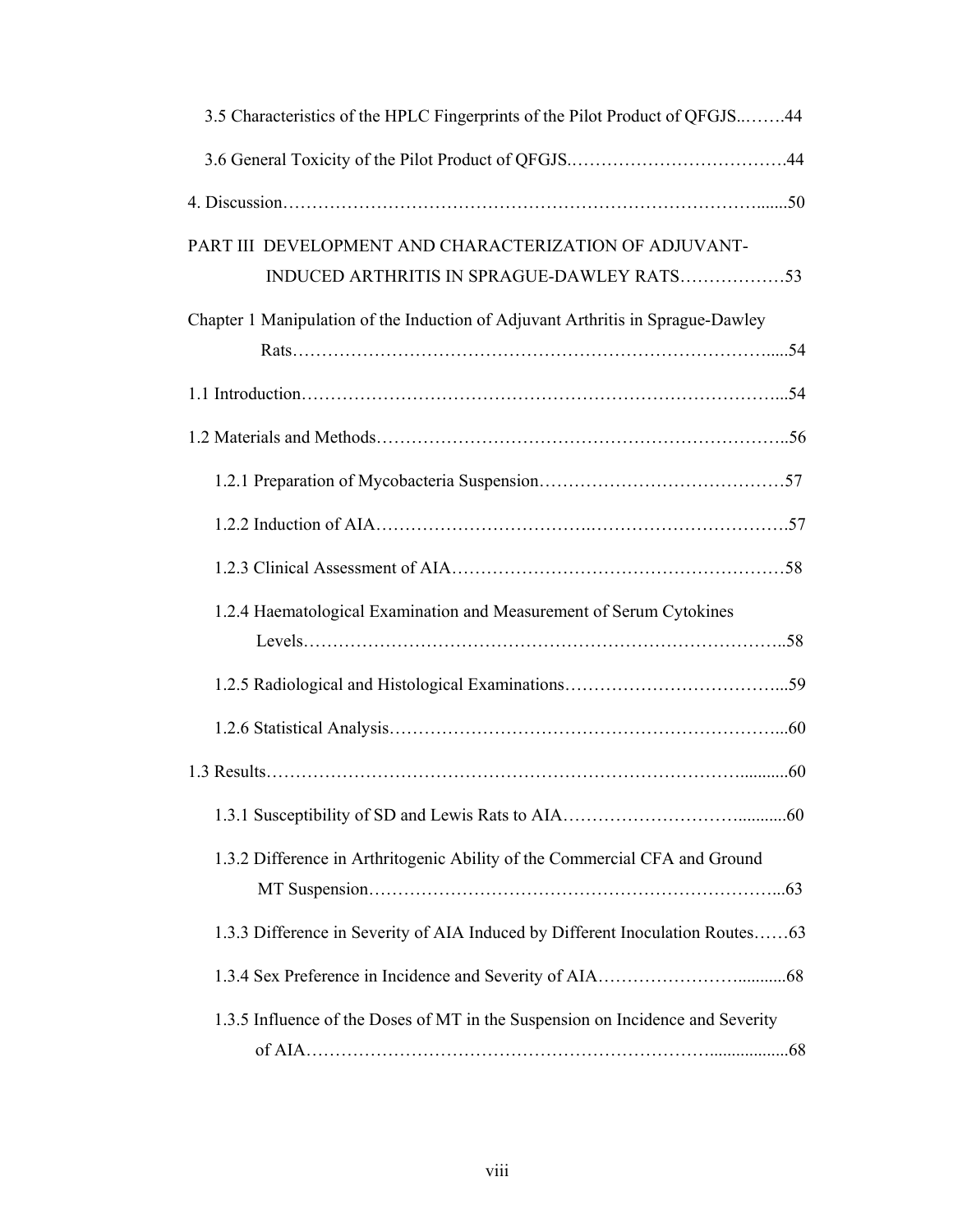| 1.3.6 Influence of MT Particle Size on Arthritogenic Ability of the MT         |
|--------------------------------------------------------------------------------|
| 1.3.7 Correlations of Clinical Arthritic Signs and the Levels of ESR and Serum |
|                                                                                |
| 1.3.8 Radiological Examination of Hind Paws of AIA and Control Rats82          |
| 1.3.9 Histological Examination of Ankle Joints of AIA and Control Rats82       |
|                                                                                |
| Chapter 2 The Comparative Study of Sprague-Dawley and Lewis Rats in Adjuvant-  |
|                                                                                |
|                                                                                |
|                                                                                |
|                                                                                |
|                                                                                |
|                                                                                |
| 2.2.4 Determination of ESR, CRP and Pro-inflammatory Cytokines Levels97        |
|                                                                                |
|                                                                                |
|                                                                                |
|                                                                                |
| 2.3.2 Radiological Analysis of AIA in SD and LEW Rats104                       |
| 2.3.3 Histopathological Analysis of AIA in SD and LEW Rats104                  |
| 2.3.4 Expression Profiles of Serum Cytokines Levels of AIA in SD and LEW       |
|                                                                                |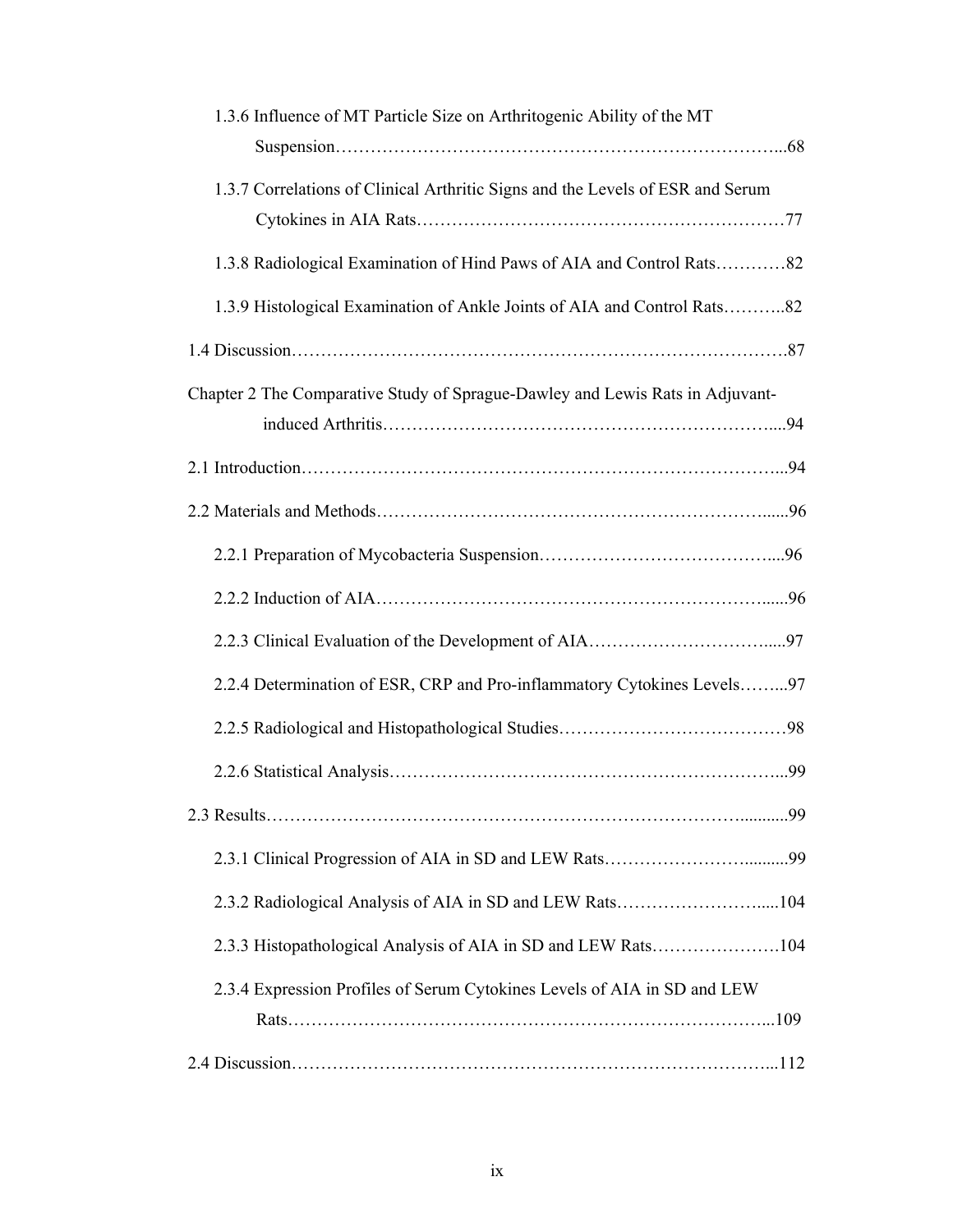| PART IV THE ANTI-ARTHRITIC EFFECT AND UNDERLYING                                 |
|----------------------------------------------------------------------------------|
|                                                                                  |
| Chapter 1 Suppressive Effects of QFGJS on Rat Experimental Adjuvant-induced      |
|                                                                                  |
|                                                                                  |
|                                                                                  |
|                                                                                  |
|                                                                                  |
|                                                                                  |
|                                                                                  |
| 1.2.5 Assessments of the Arthritis Severity and the Effects of the Treatments122 |
| 1.2.6 Measurements of ESR and Serum Cytokines Levels123                          |
|                                                                                  |
|                                                                                  |
|                                                                                  |
| 1.3.1 Inhibitory Effects of QFGJS Administered From the Day of Arthritis         |
|                                                                                  |
| 1.3.2 Therapeutic Effects of QFGJS Administered From the Day of Arthritis        |
|                                                                                  |
| 1.3.3 Protective Effects of QFGJS on Cartilage and Bone Destruction131           |
|                                                                                  |
|                                                                                  |
| Chapter 2 Suppression of the Onset and Progression of Collagen-induced Arthritis |
|                                                                                  |
|                                                                                  |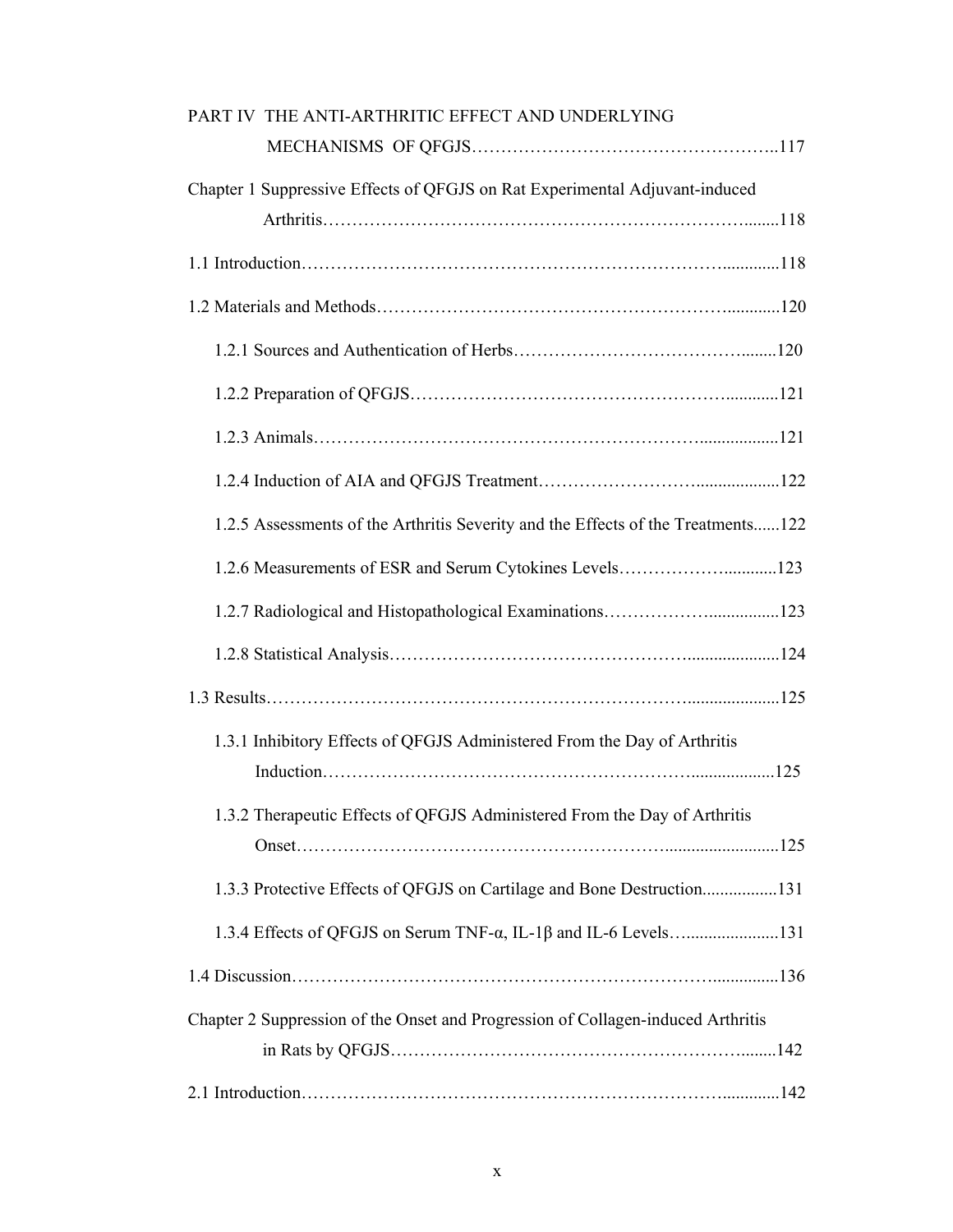| 2.2.5 Measurements of ESR and Serum Cytokines Levels146                         |
|---------------------------------------------------------------------------------|
| 2.2.6 Radiological and Histopathological Examinations147                        |
|                                                                                 |
|                                                                                 |
| 2.3.1 Effects of Prophylactic Treatment with QFGJS on the Onset and Disease     |
| 2.3.2 Effects of Therapeutic Treatment with QFGJS on the Disease Progression    |
| 2.3.3 Effects of QFGJS on Radiological Changes of Joint Damage of the CIA       |
| 2.3.4 Effects of QFGJS on Histological Changes of Joint Damage of the CIA       |
|                                                                                 |
|                                                                                 |
| Chapter 3 The Anti-arthritic Effect of Sinomenine on Collagen-induced Arthritis |
|                                                                                 |
|                                                                                 |
|                                                                                 |
|                                                                                 |